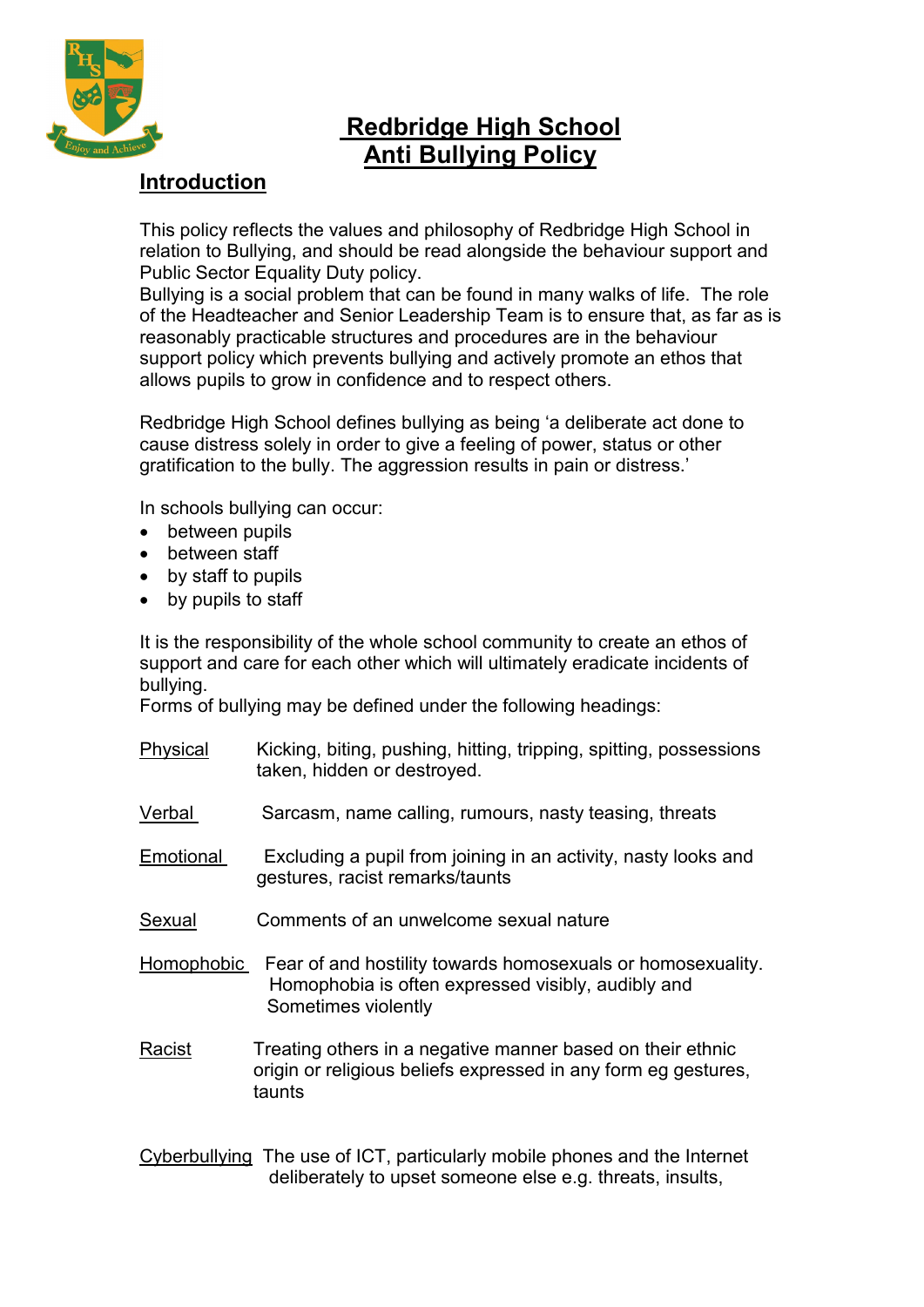designed to cause distress and harm

#### Sexist

 Bullying based on sexist attitudes that when expressed demean, intimidate or harm another person because of their sex or gender

## Transphobic bullying

 'Transgender' is a term that describes people sense of their Gender or gender identity is seen as being different to typical gender norms.

## **Bullying is prevented and addressed in a healthy school.**

## **What differentiates between bullying, teasing and 'play fighting'?**

Gentle teasing can be a sign of affection; if however the recipient has made it clear that they do not like it, it is consistently sarcastic and the teaser has ignored the request to stop then this should now be viewed as bullying behaviour.

Play fighting implies a level of physical rough and tumble which is a normal part of everyday play. However, 'horseplay' in which a pupil does not want to be involved should be more a matter of concern. 'Horseplay' which ends in injury and where there was a lack of consent at the beginning of play is now a bullying problem. Horseplay which ends in injury but where there was agreement does not constitute bullying eg

|                                                                                                 | <b>AUWVINDI MULLY LITY</b>                                             |
|-------------------------------------------------------------------------------------------------|------------------------------------------------------------------------|
| Pupils are smiling/laughing<br>Pupils make mock blows<br>which do not connect or<br>only softly | pupils frown/look unhappy<br>pupils try to move away from<br>aggressor |
|                                                                                                 |                                                                        |

**Play fighting Attacks/bullying**

#### **Who is vulnerable to bullying?**

Although any child can be bullied there are certain risk factors which can make some pupils more vulnerable. Pupils who appear slightly different from their peers may be targets, this may include pupil who:

- wear glasses, hearing aids, teeth braces
- are smaller, fatter or thinner than their peers
- have stereotypical behaviours e.g. hand flapping, rocking
- are shy
- lack friends in school
- have poorly developed communication skills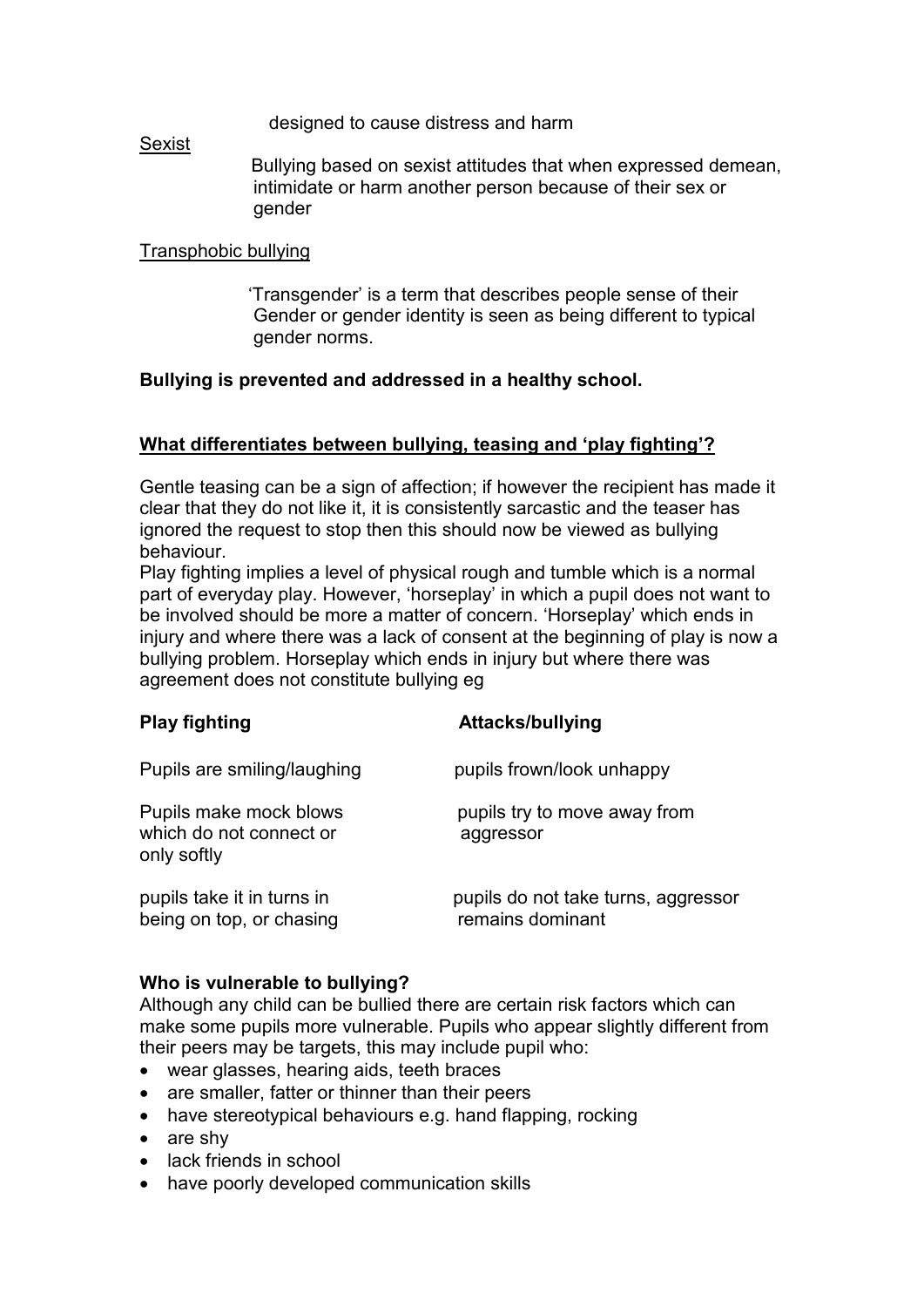The school playground has several alcoves which are difficult to see from a single standpoint. It is therefore school policy that staff on playground duty work as a team and patrol the playground in addition to getting out play equipment and having a collective responsibility for the behaviour of all the pupils not just their own class.

Staff should instigate and encourage the development of games as many pupils in the school have poor interaction skills and need to be taught how to use equipment constructively.

#### **THIS POLICY APPLIES TO**

This policy applies to all adults and young people within the school. The policy addresses;

Child to child, adult to child, child to adult and adult to adult bullying behaviour. For bullying involving adults, see the Bullying & Harassment Policy.

All adults within the school have a responsibility to act under the duty of care and ensure adherence to this policy.

## **STATEMENT OF PURPOSE OF POLICY**

To ensure that everyone associated with Redbridge High School, parents, children, Governors and staff understand what bullying is.

To ensure that strategies are in place to prevent bullying.

To ensure that procedures are in place to quickly and effectively respond to incidents.

This policy pays due regard to the need to eliminate unlawful discrimination, including racial, sexist, homophobic or disability discrimination.

# **Aims**

- $\checkmark$  create a positive school ethos where pupils and staff value and support each other, increase their self-esteem and actively promote teamwork
- $\checkmark$  create a school ethos of actively celebrating difference and diversity
- $\checkmark$  ensure that pupils standards of behaviour is good and school rules are clear and understood by everyone
- $\checkmark$  promote self responsibility and a regard for the rights and feelings of others
- $\checkmark$  to celebrate good behaviour and actively prevent bullying of any kind
- $\checkmark$  pupils accept that
- $\checkmark$  place a high regard for each pupil as an individual
- $\checkmark$  provide opportunities for pupils and staff to discuss emotional issues and the consequences of behaviour throughout the curriculum via role play/drama, PSHE curriculum
- $\checkmark$  all staff to reward good behaviour at every opportunity and to recognise anxiety related behaviours which may indicate mental distress.

## **We will achieve these aims by:**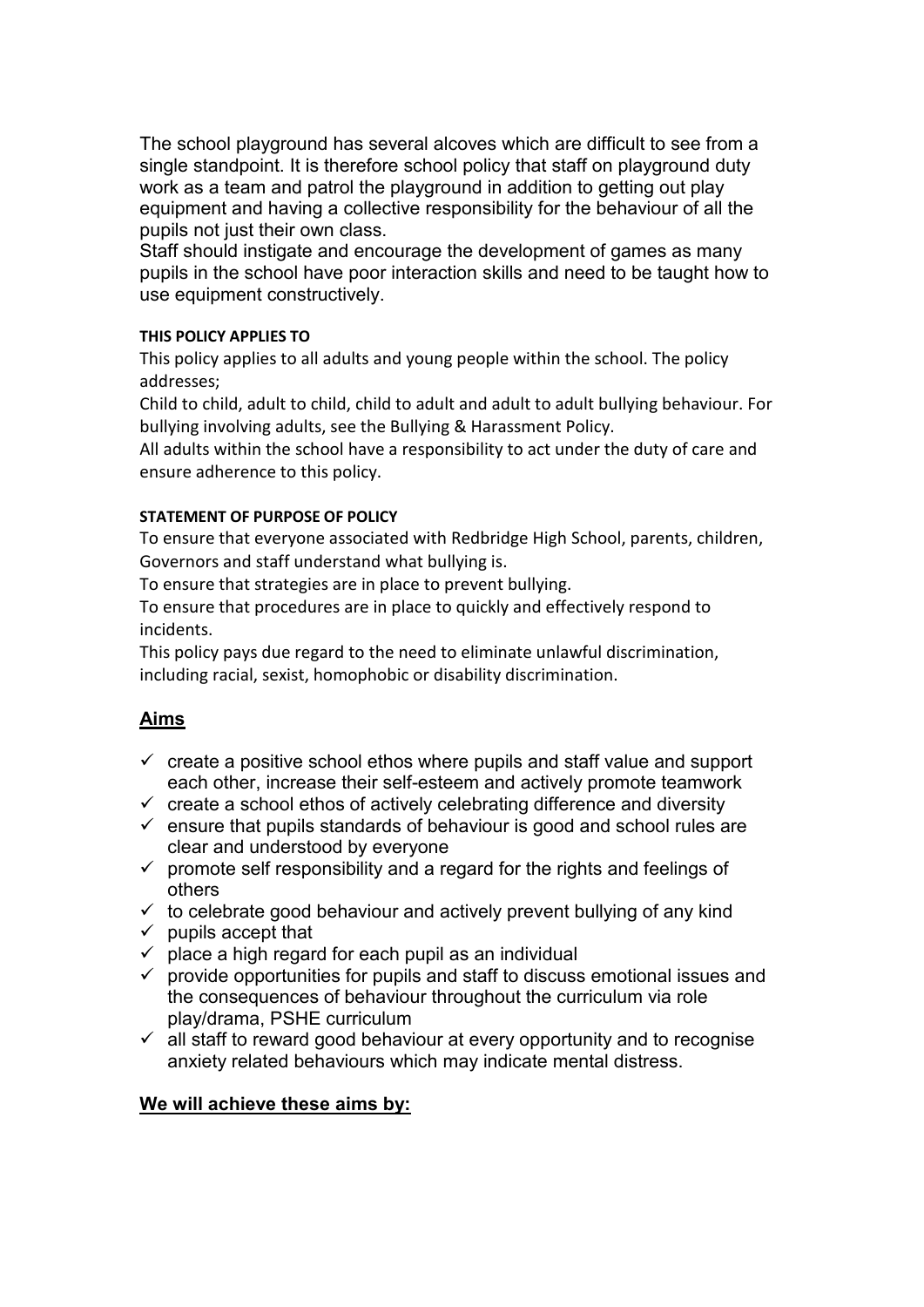- $\checkmark$  Ensuring that everyone associated with Redbridge High School, parents, children, Governors and staff understand what bullying is.
- $\checkmark$  To ensure that strategies are in place to prevent bullying.
- $\checkmark$  Providing topics in the PSHE/RE schemes of work which promotes positivity in terms of colour, origin and gender.
- $\checkmark$  To ensure that procedures are in place to quickly and effectively respond to incidents
- $\checkmark$  Staff modelling and promoting the school philosophy of treating each other with dignity and respect
- $\checkmark$  Planning pupil activities throughout the curriculum that encourage teamwork
- $\checkmark$  Planning frequent opportunities throughout the day to reward good behaviour descriptively e.g. 'good listening', 'clear speaking', and to use methods which are developmentally appropriate for individuals or groups e.g. star charts, stickers, certificates, concrete personalised rewards etc.
- $\checkmark$  Planing opportunities for pupils to establish friendship groups outside their own class throughout the curriculum: e.g. sporting events, after school clubs, residential holidays etc
- $\checkmark$  recognising and rewarding good behaviour in assembly each week with the 'student of the week' award
- $\checkmark$  encouraging pupils to be confident to comment on each other's behaviour
- $\checkmark$  provide staff training on recognising emotional distress and providing personalised responses to assist pupils in partnership with parents and other agencies
- $\checkmark$  offering opportunities for pupils to assist each other as equals eg pupils assisting their friends who are wheelchair users within school via the 'Friendship Scheme'
- $\checkmark$  fostering positive interaction and consideration for others throughout the curriculum e.g. PSHE, R.E, English, anti- bullying awareness week activities

The school will not tolerate bullying of any kind and will actively seek to create a supportive environment in which all staff, pupils and parents feel confident that should any incidents of premeditated bullying occur then the school will take appropriate action.

It is recognised that many of our pupils will not realise that they are being bullied or will be unable to verbalise their concerns. It is therefore essential that staff are observant regarding changes in behaviour patterns and are vigilant for signs of bullying.

Changes in behaviour may include some of the following:

- $\checkmark$  unwillingness to come to school
- $\checkmark$  parents reporting changes in their child's sleeping/eating patterns withdrawn isolated behaviours
- $\checkmark$  behaviour changes in school which are uncharacteristic for that pupil e.g. non co-operation, becoming withdrawn
- unwillingness to be near some of their peers in class activities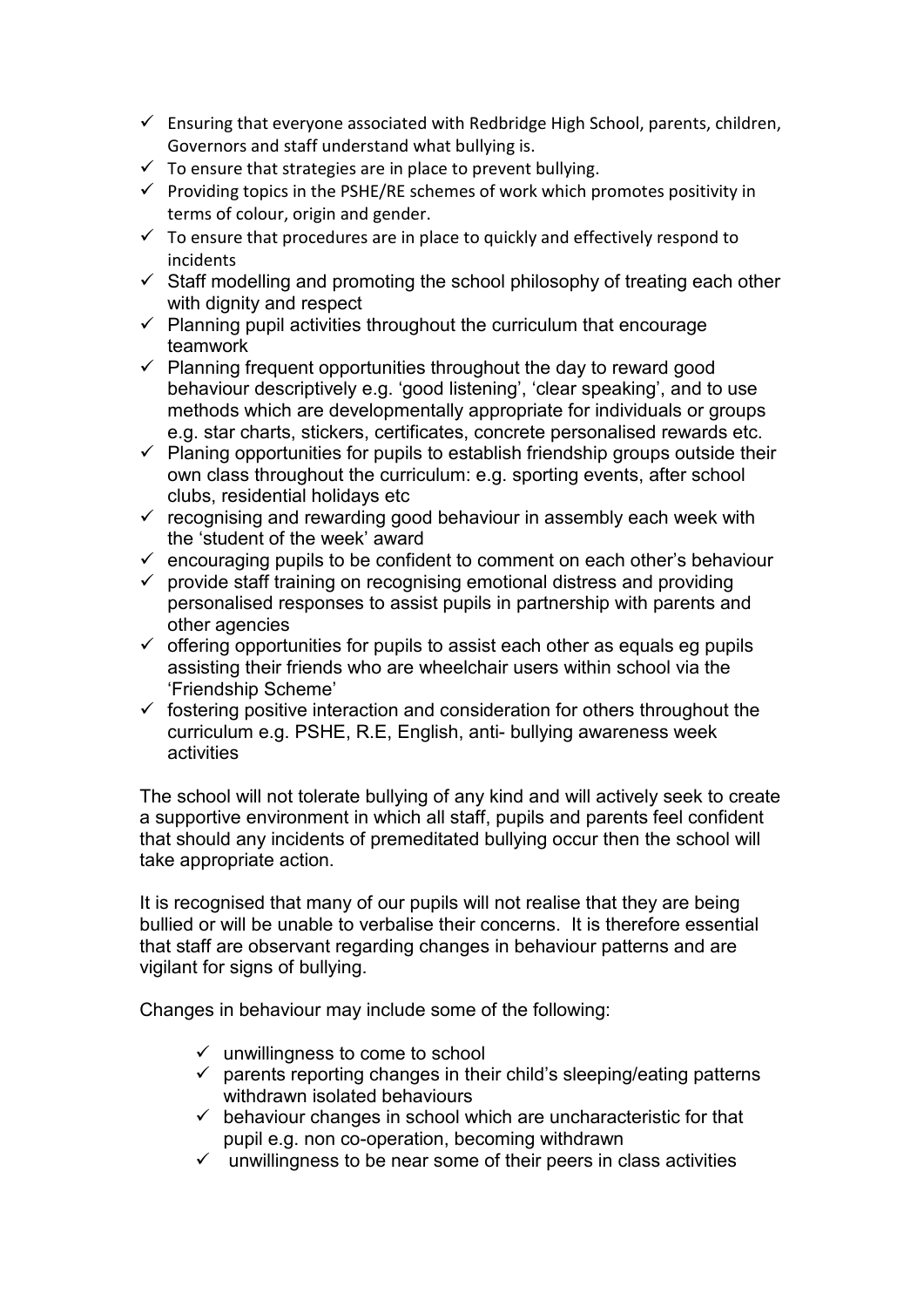- $\checkmark$  physical symptoms e.g. shaking, moving away, refusing to look at their peers
- $\checkmark$  crying easily, wanting to stay close to adults at break times

# **REPORTING BULLYING**

The school aims to create an atmosphere where pupils feel safe to discuss concerns and where all pupils are confident to report any incidents they may witness. Pupils can report any problem to any member of staff and are frequently encouraged to do so.

Pupils witnessing others being bullied are encouraged and praised for reporting it to an adult.

When bullying is reported appropriate action will be taken immediately by the class teacher or senior staff.

If staff have any concerns for themselves or others they should report it immediately to the Headteacher or senior staff.

Bullying can only be eradicated if it is apparent.

If parents have any concerns they should contact the Headteacher as soon as possible.

# **How to respond to bullying incidents**

## **PROCEDURES FOR DEALING WITH INCIDENTS**

- $\checkmark$  The Headteacher is the designated member of staff with overall responsibility for anti-bullying and who has delegated this also to the senior leadership team of the school. (Deputy Headteacher and 3 Assistant Heads who are Base Leaders).
- $\checkmark$  Concerns about bullying should be notified to a member of the senior leadership team verbally.
- $\checkmark$  The member of staff should follow this up with a written incident report which should be dated and signed.
- $\checkmark$  The Headteacher will follow up each incident and decide on relevant action.

## **PROCEDURES FOR RECORDING BULLYING BEHAVIOUR**

- $\checkmark$  All reported incidents will be recorded using Behaviour Watch incident reporting format clearly identified as an incident of bullying.
- $\checkmark$  All complaints with regard to bullying behaviour will be acknowledged and investigated immediately **including incidents occurring outside the school environment but reported to the school.**
- $\checkmark$  Information will be shared with staff as necessary to support pupils.
- $\checkmark$  Other agencies may be involved if appropriate with the consent of the child and parents.
- $\checkmark$  **Stop the incident** if seen and remove the aggressor from the situation
- If the victim is hurt **seek medical attention**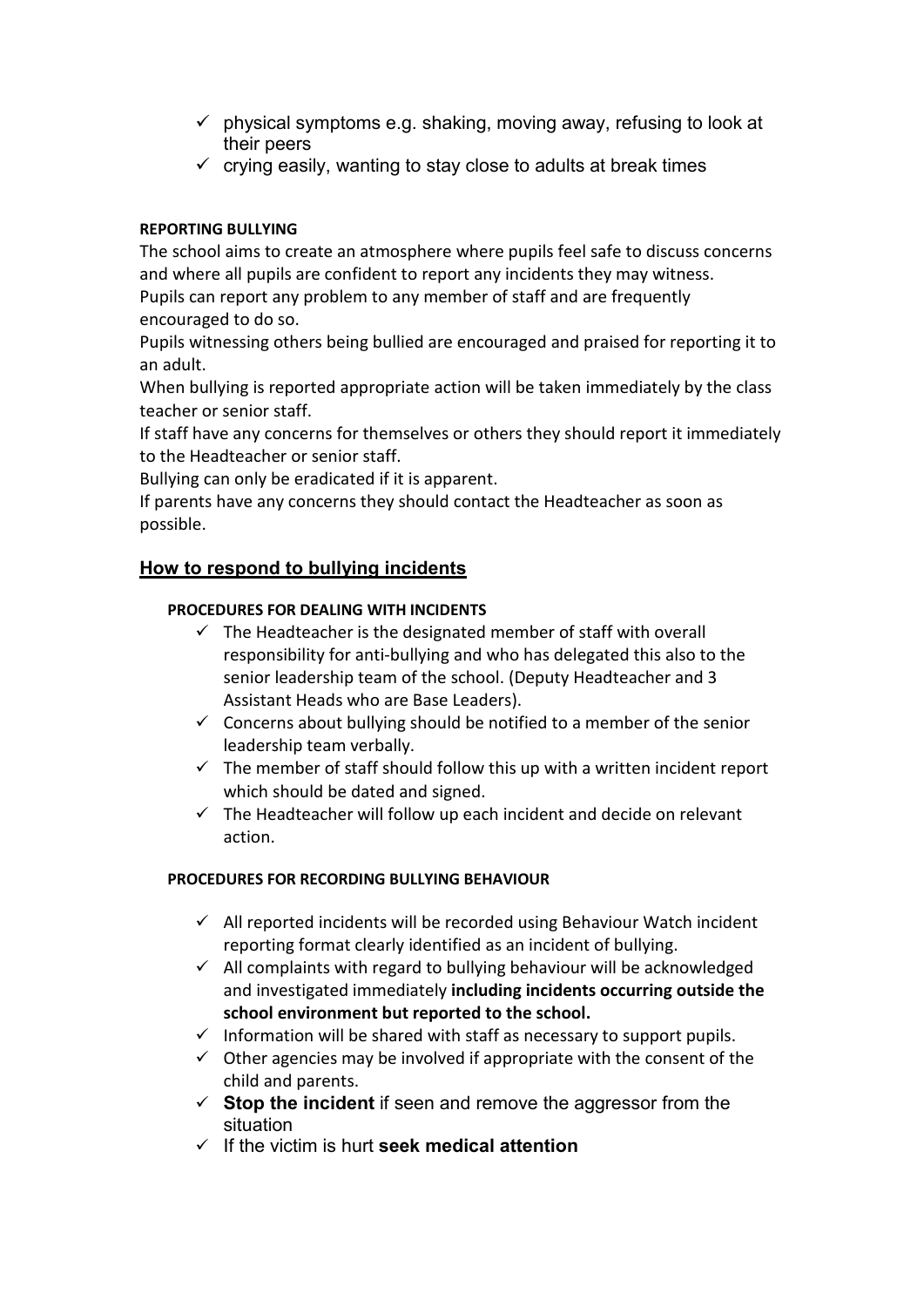- $\checkmark$  Listen to both sides of the story but speak to the involved parties separately
- $\checkmark$  **Reassure** the victim that they will be protected and that action will be taken
- $\checkmark$  **Decide on an appropriate course of action** this will vary according to the developmental level of the pupils involved and may range from an apology, sanction, a problem solving method with less emphasis on punishment or a circle time discussion. Pupils who witness incidents can, if appropriate be involved in circle time feedback if this method is used.
- $\checkmark$  Whatever approach is used it is important that pupils who have bullied are encouraged to empathise with their victim and that approaches are used consistently. If the incident involves squabbling amongst friends or minor incidents, then sitting down with both parties to air grievances may be enough. A 'problem solving' approach could be used where the teacher uses open questions, ensures each pupil involved has an opportunity to talk/communicate and keeps the focus on finding a solution to the problem. A follow up meeting can determine whether the issue is resolved.
- **Documentation** Make sure the incident has been reported and recorded on Behaviour Watch.
- $\checkmark$  Inform parents if appropriate minor single incidents will be dealt with in school by the class teacher. Where repeated or serious incidents occur the Headteacher or senior staff will inform the parents of the bully and those being bullied and a meeting to eradicate the bullying behaviour called. An agreed action plan must be agreed, implemented and monitored to everyone's satisfaction.

# **What if a pupil tells a staff member that they are being bullied?**

- $\checkmark$  Listen to their story and take their concern seriously
- **Praise them** for telling you
- $\checkmark$  **No secrets** Make it clear from the beginning that you cannot keep what they have told you secret – that you will have to respond
- $\checkmark$  Talk to the accused pupil if there is more than one pupil, speak to them separately and quickly so they cannot make a story together.
- **Decide on the course of action to be taken**
- **Document the incident**
- **Encourage pupils to tell a staff member about bullying happening to another pupil**

The school will:

- $\checkmark$  Take all issues relating to bullying seriously for pupils and staff
- $\checkmark$  Will ensure that all incidents or accusations of bullying are thoroughly investigated where possible to the satisfaction of all parties
- $\checkmark$  Keep written accounts of such investigations regarding interviews, observations and outcomes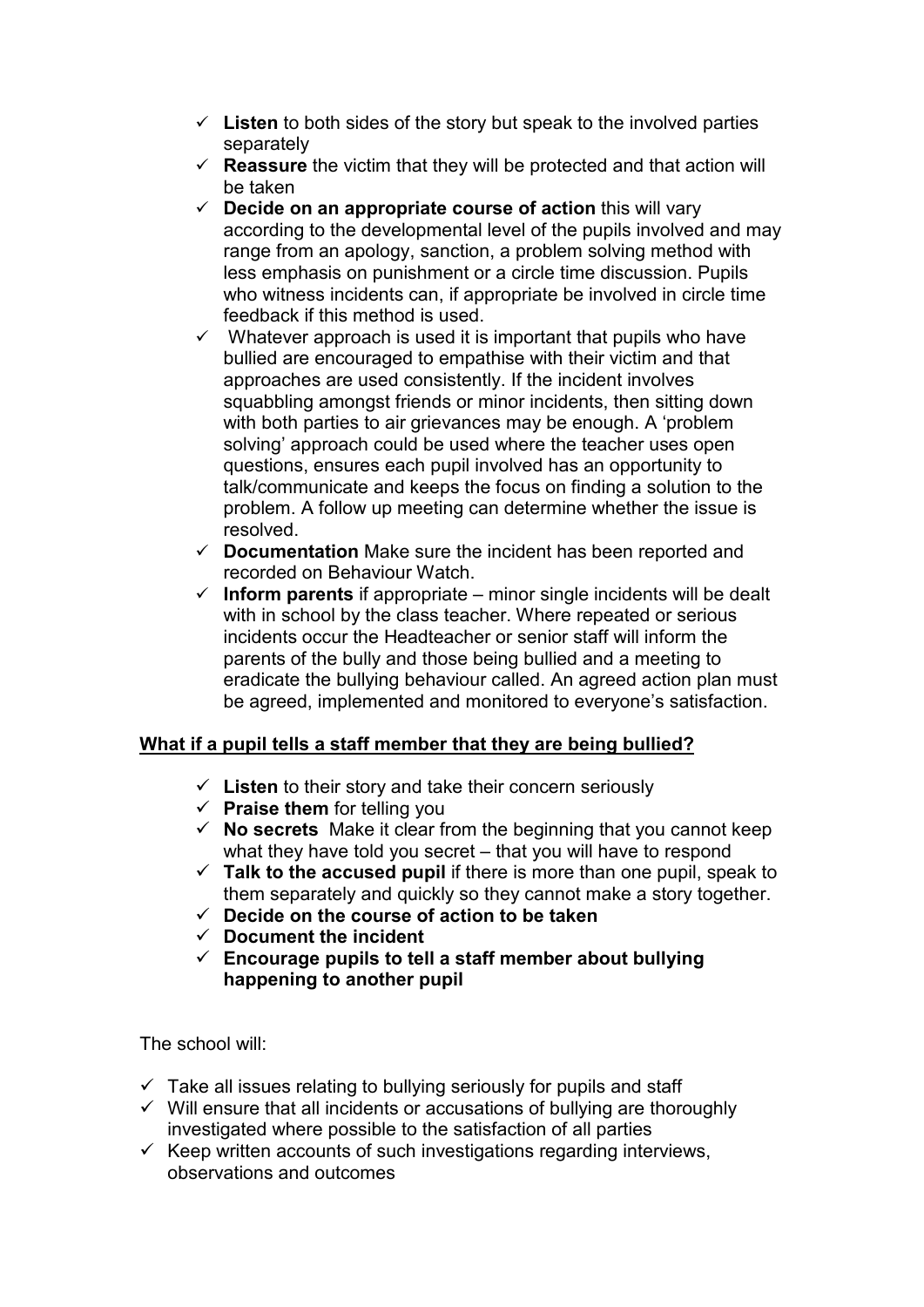- $\checkmark$  Where pupils are involved, then all staff will be informed in order that the problem is understood and shared
- $\checkmark$  Keep parents informed of investigations and outcomes
- $\checkmark$  Ensure that action is taken to prevent further incidents. Such action may include:

-the use of sanctions

- informing parents of the bully and bullied
- providing appropriate training for staff
- additional work in class with pupils on appropriate actions to alert staff if the investigation had highlighted a need
- -

# **Complaints Procedure**

It is recognised that from time to time a parent or other professional may have concerns that a child in school is being bullied, and feel that procedures designed to resolve the issue have not been successful or satisfactory.

Whether the complaint is by telephone, email, letter or verbally, the complainant will be directed to the school's complaints procedures available on the school website or directly from the school. The school will always endeavour to resolve issues as quickly as possible.

#### References

Preventing and tackling bullying March 2014 Supporting Children and young people who are bullied: advice for schools, March 2014 Guidance for schools on preventing and responding to sexist, sexual and transphobic bullying. Department for children, schools and families 2009

Agencies who can help

[www.anti-bullyingalliance.org](http://www.anti-bullyingalliance.org/)

[www.childline.org.uk](http://www.childline.org.uk/) [0800 1111]

Kidscape.org.uk 02077303300 [Bullying Counsellor available]

Education Action Challenging Homophobia [EACH] 080810000143 [www.eachaction.org.uk](http://www.eachaction.org.uk/)

**NSPCC** 0800 800500 [www.nspc.org.uk/fullstop/education](http://www.nspc.org.uk/fullstop/education)

Family lives [parentline plus] [www.familylives.org.uk](http://www.familylives.org.uk/) 08088002222